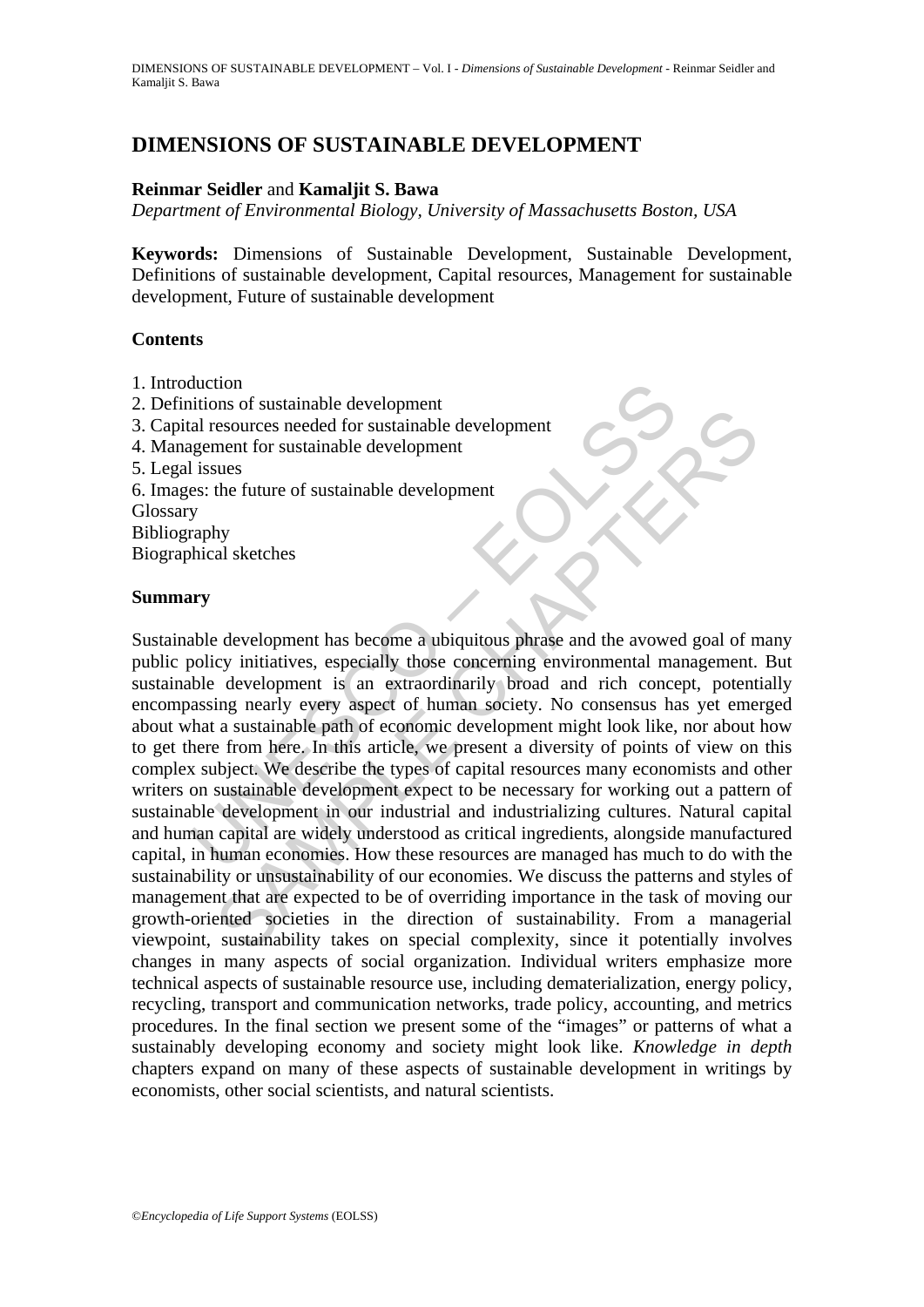## **1. Introduction**

on net. Some commentators have regalated the twersiny on<br>the to the problem as evidence of a fundamental weakness in<br>ment concept itself. However, another way of interpreting<br>and discussion may be that this complex subject In the concept itself. However, another way of interpreting the incread discussion may be that this complex subject is just now beginning attention it is due. There are compelling reasons to believe that our ability and ec We begin this overview by summarizing some of the ways in which the idea of sustainable development has been discussed, both within and outside of the context of classical and neo-classical economics. Sustainable development has been discussed by economists and social scientists influenced by ecological thinking, by ecologists and conservationists, and by social and political philosophers. This summary makes no pretence at completeness, but we do attempt to give a sense of the breadth of thinking and the variety of points of view that have been brought to bear upon the still relatively new notion of sustainable development. No strong consensus has yet emerged about what a sustainable path of economic development might look like, nor about how to get there from here. Some commentators have regarded the diversity of opinions and approaches to the problem as evidence of a fundamental weakness in the sustainable development concept itself. However, another way of interpreting the increasing ferment and discussion may be that this complex subject is just now beginning to receive the attention it is due. There are compelling reasons to believe that our ability to move toward economic arrangements which can be sustained over the long term will prove decisive to coming generations. On the other hand, there is no inherent reason to expect that the discussion about the nature of sustainability can or should be concluded easily, or indeed that a clear and concise "definition" of sustainability is likely to emerge without a good deal of struggle and experimentation.

It is important to note that sustainable development cannot refer only to the development path of the less highly developed economies. On the contrary, it may be even more necessary for the already-industrialized economies, which presently consume a wildly disproportionate share of the world's resources and are the source of disproportionately severe per capita environmental impacts, to move quickly toward greater sustainability. Particularly significant are reductions in energy and materials use and waste generation.

In the second section, we briefly describe the types of capital resources expected to be necessary for working out a pattern of sustainable development in our industrial culture. The kinds of resources categorized as "capital" have undergone a considerable expansion in the last decades of the twentieth century, partly under pressure from sustainable development ideas. Where capital (understood primarily as manufactured and financial capital) was once sharply distinguished from natural resources and the human contributions to welfare, natural capital and human capital are now being widely understood as critical ingredients, alongside the more traditional manufactured capital, in the industrial economy.

A third section briefly discusses the patterns and styles of management which are expected to be of overriding importance in the task of moving our growth-oriented societies in the direction of sustainability. It would be only a slight exaggeration to predict that sustainability may turn out to consist principally of a management style or styles. Society is engaged in the process of developing management principles such as long-term monitoring of resource use patterns, information sharing, an experimental or "adaptive" approach, operationalization of the "precautionary principle," and the cultivation of a long-term (perhaps multi-generational) planning horizon. These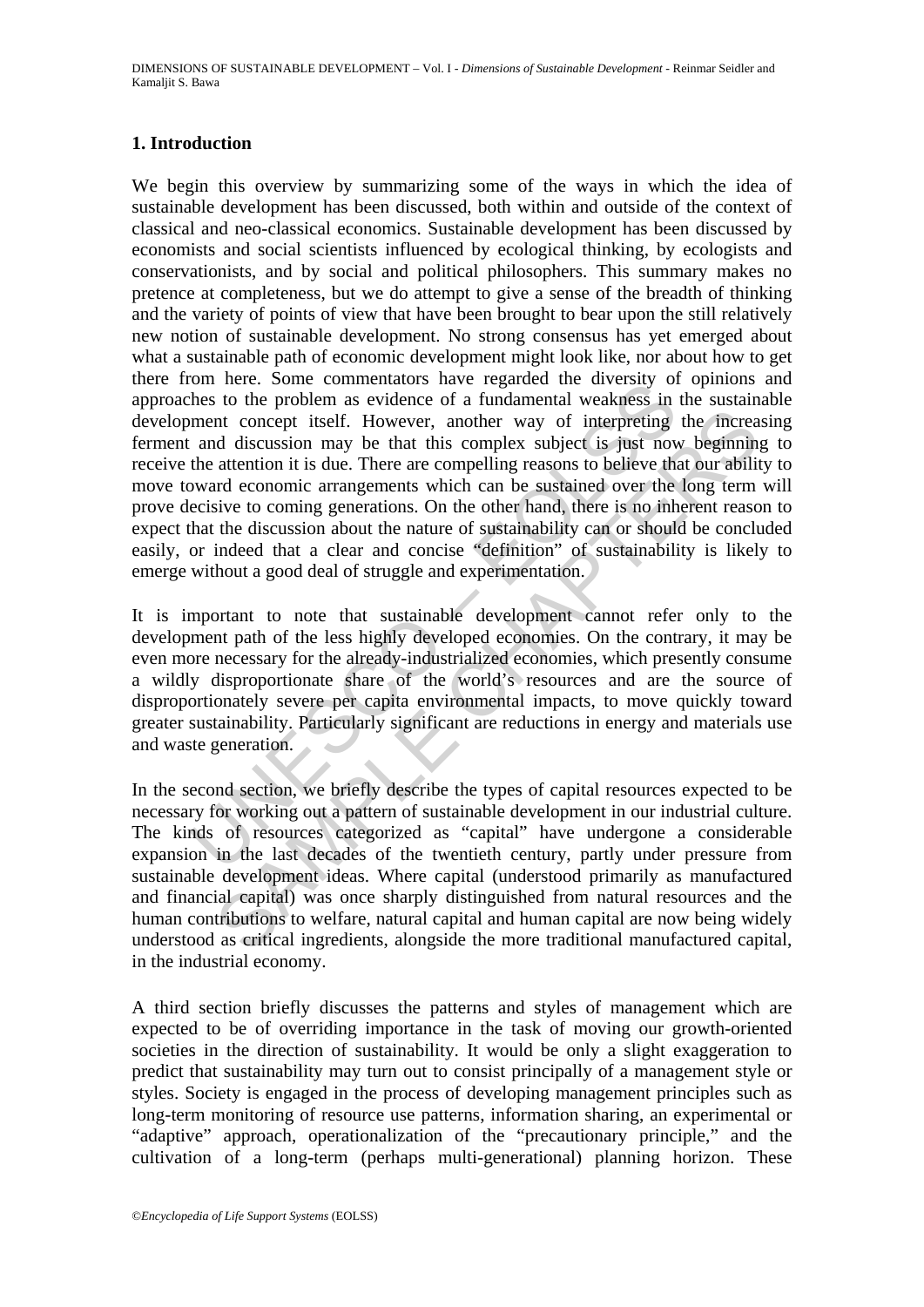management principles are likely to be supremely important to progress toward sustainability in large-scale industrial or "post-industrial" economies. Questions of management style inevitably bring up issues of wealth distribution, of moral obligation, of intergenerational equity and of economic justice. Many writers on sustainable development see the resolution of such questions as integral to sustainability. In this view, sustainability takes on special complexity, since it potentially involves changes in nearly every aspect of human society. Other writers emphasize the technical and technological aspects of sustainable resource use, including dematerialization, energy policy, recycling, transport and communication networks, trade policy, accounting and metrics procedures.

mal section we present some of the "images" of what a sustaina<br>
y and society might look like. These are of necessity somewhat<br>
e argued that the world has never known a fully sustainable hu<br>
year argued that the world has In society imagn took met. These are of necessary somewhat spectamary experiments are represented to findustrial technology broke many of the biophysical barriers to behavior of human populations, and many believe that thi In the final section we present some of the "images" of what a sustainably developing economy and society might look like. These are of necessity somewhat speculative: it could be argued that the world has never known a fully sustainable human economy. The advent of industrial technology broke many of the biophysical barriers to the growth and behavior of human populations, and many believe that this has led directly to unsustainable practices. However, the advent of such technologies can be seen as a logical, perhaps inevitable stage in the evolution of a tool- and technology-dependent species. If so, even the apparently sustainable pre-industrial cultures may not in fact have been sustainable in the longest term. Nevertheless, although it is speculative, this section does not consist of science fiction. What we expect a sustainably developing economy and society to look like depends in large part upon what elements we see as unsustainable in the present economy, from our particular vantage points at the beginning of the twenty-first century.

# **2. Definitions of Sustainable Development**

## **2.1. Economic definitions of sustainable development**

Sustainable development has become a ubiquitous phrase and the avowed goal of many public policy initiatives, especially those concerning environmental management. Nevertheless, not all economists today accept that the notion of sustainable development really adds anything to economic analysis. Some economists maintain that the conventional concepts of neo-classical economics, such as the maximization of welfare, already subsume the concept of sustainable development, and that further attempts to define or "operationalize" sustainability are simply redundant. Other writers warn that the idea has already been stretched to include so many points of view that it no longer means much of anything. Certainly neo-classical economics has not had much to say explicitly about sustainability. This is partly because the time-frame assumed in discussions of sustainable development is generally a good deal longer than those of neo-classical economics, which generally project no farther ahead than fifty or sixty years.

Nevertheless, some of the notable founders of neoclassical economics have written on the concept of sustainable development, without having actually used the phrase. Sir J. R. Hicks (1946), for instance, essentially defined sustainability in his classic definition of income. Income, suggested Hicks, is "the maximum value which [a person] can consume during a week, and still expect to be as well off at the end of the week as he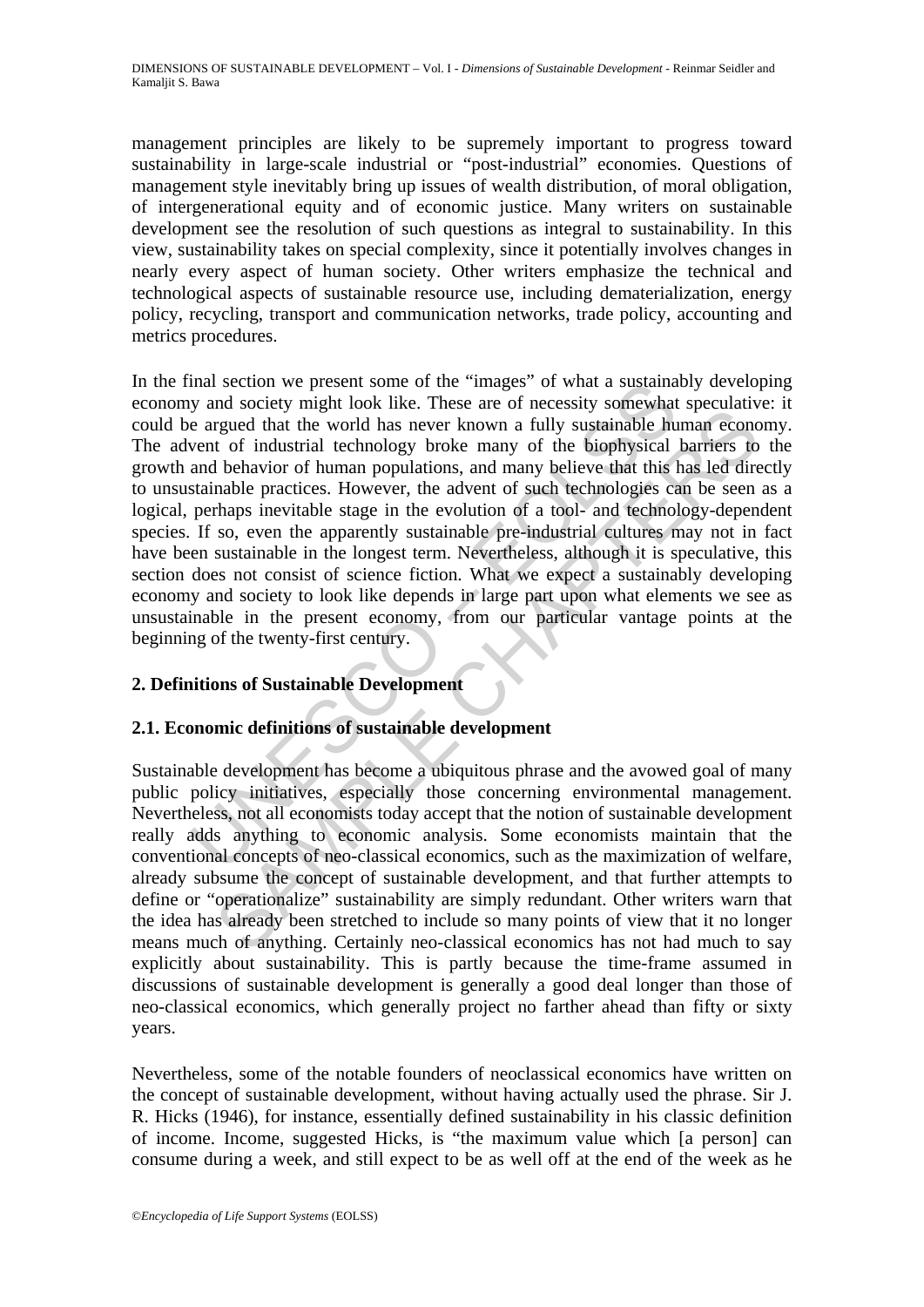was at the beginning." In other words, he interpreted income to be the flow of resources from a benefits-generating capital stock. This concept of income thus precludes the consumption of the capital stocks from which income flows. This stricture is regularly flouted in the prevailing systems of national accounts, including calculation of the GNP, where exploitation and consumption of a nation's nonrenewable natural resources generally appear on the income side of the ledger. (Hicks continued, "Thus, when a person saves, he plans to be better off in the future; when he lives beyond his income, he plans to be worse off ... the practical purpose of income is to serve as a guide for prudent conduct.") Of course, it would be disingenuous to suggest that attention to this simple guideline would solve the problems by itself. Which goods and services do indeed make us better off, and what are the stocks from which they flow, are complex questions without easy answers. It has been one of the tasks of "sustainable development" advocates to find substitutes to common metrics, such as the GNP, to better reflect Hicks's definition of income at the national level.

Is winduct easy answers. It has been one of the dissues the memetritrical vocates to find substitutes to common metrics, such a flect Hicks's definition of income at the national level, y a group of economists proposed a d et Hicks's definition of income at the national level.<br>
et Hicks's definition of income at the national level.<br>
group of economists proposed a definition of sustainability as a rat<br>
growth in which the savings rate exceeds Recently a group of economists proposed a definition of sustainability as a rate of economic growth in which the savings rate exceeds the rate of consumption. This definition relies on an understanding of the various resource types as essentially equivalent or interchangeable ("substitutable"). Thus, at least some natural resources might be used up without impinging upon sustainability, as long as they are converted into other resources, say financial or manufactured ones, and saved or invested. (See "Weak vs. strong sustainability") The idea that resource types could be freely or generally substituted for one another serves to indicate that relatively little attention was paid to natural resources by neo-classical economists, until quite recently. (See Section 3.) The prevailing standard model of economic growth has been a two-factor model, in which production depends on labor and reproducible capital. Land and natural resources – classically considered a third factor – have often been dropped, with the tacit justification that reproducible capital was a nearly perfect substitute for natural resources.

This point of view exemplifies the strong focus in neo-classical economics on industrial production. In contrast, the classical economists of the eighteenth and nineteenth centuries were essentially agricultural economists. They were solidly grounded in the "earthy" realities of land, fertile soil, and labor as the resources upon which wealth production was based. Thus, David Ricardo (1821) developed the theory of rent from his recognition of the significance of the dwindling supplies of good land to the economics of eighteenth-century England. John Stuart Mill (1848), under the influence of philosophers including Malthus and Hobbes, explicitly discussed the need for limitations upon the growth of the human population and economy; and he did so in terms that would hardly have been out of place in the mouth of a John Muir or an Aldo Leopold. "If the earth must lose that great portion of its pleasantness which it owes to things that the unlimited increase of wealth and population would extirpate from it, for the mere purpose of enabling it to support a larger, but not a happier or better population, I sincerely hope, for the sake of posterity, that they will be content to be stationary, long before necessity compels them to it." Thus, the vision of a sustainable, non-growth economy has a long, though interrupted, pedigree.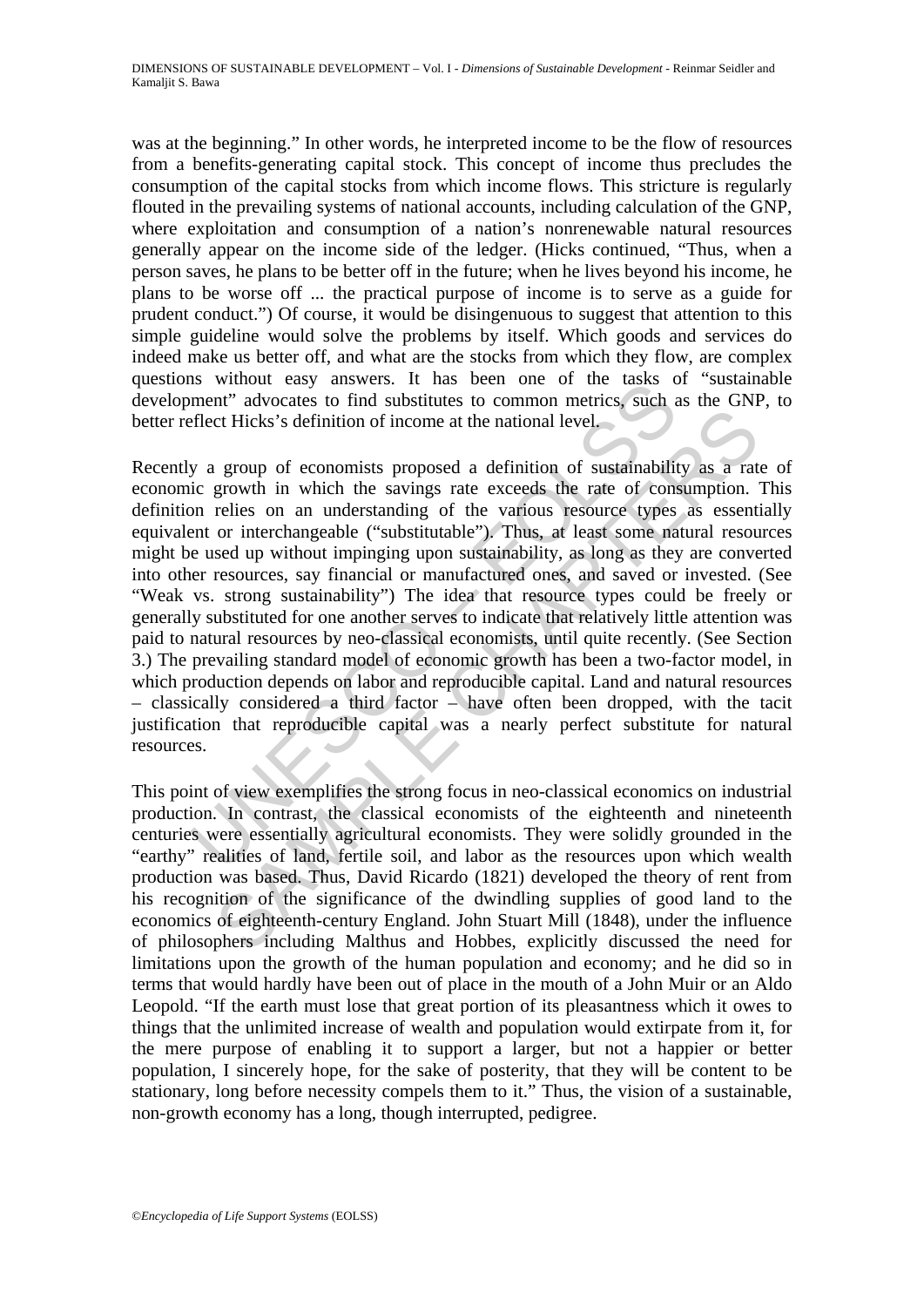## **2.2. Ecological-economic definitions of sustainability**

mave attempted to re-establish the cluency of nonlythscan minist,<br>modynamics and biology, in the conomic debate. Nicholas Geod neo-classical economics as being stuck in an anachronistic<br>stituc science: "Among the economist neo-classical economics as being stuck in an anachronistic embrace<br>excelence: "Among the economists only Alfred Marshall intuited<br>of mechanics, is the true Mecca of economics<sup>7</sup> (1971). He atempted to a<br>ore careful look at It is sometimes claimed that the US economy is changing in essential ways since the advent of personal computing, the Internet, and e-commerce, that it will soon be based on the flow of information and services rather than on material production. It is true that the United States is exporting some of its material productive capacity to other countries, along with some of the environmental challenges inherent to industrial production. Nevertheless, even an information-based economy must rely fundamentally on the transformation of resources into material goods, and of energy into productive work, and it must continue to be bounded by the laws of physics (also see the discussion of "dematerialization" below). Several economists of the latter half of the twentieth century have attempted to re-establish the concept of biophysical limits, including those of thermodynamics and biology, in the economic debate. Nicholas Georgescu-Roegen criticized neo-classical economics as being stuck in an anachronistic embrace with mechanistic science: "Among the economists only Alfred Marshall intuited that biology, not mechanics, is the true Mecca of economics" (1971). He attempted to take a new and more careful look at such everyday economic concepts as stocks and flows, the production function, and the concept of process itself. Building upon this work and upon the "Beyond the Limits" debate of the 1970s (Meadows, 1972), and referring often to the work of the classical economists, Herman Daly has elaborated a theory of a "steady-state economics" as an alternative to the theories of neo-classical economics. Where the neo-classical theorists have often appeared to rely on the idea of "perpetual economic growth" to drive changes in distribution or efficiency, the concept of an advanced but non-expanding economy has allowed Daly (1996) to redefine sustainable development simply and elegantly as "development without growth past carrying capacity," or "development of quality, without growth in quantity."

TO ACCESS ALL THE **20 PAGES** OF THIS CHAPTER, Visit: http://www.eolss.net/Eolss-sampleAllChapter.aspx

#### **Bibliography**

- - -

DALY, H. E. 1996. *Beyond Growth: the Economics of Sustainability.* Boston, Beacon. [Comprehensive look at the philosophical disjunctions within neo-classical economics from the perspective of sustainability, and foundations of a new approach including non-growth development.]

DALY, H. E.; COBB, J. B. JR. 1994. *For the Common Good*. 2nd edn. Boston, Beacon. [Particular emphasis on social, ethical and community-related aspects of sustainability.]

GEORGESCU-ROEGEN, N. 1971. *The Entropy Law and the Economic Process.* Cambridge, Mass., Harvard University Press. [Basic work applying biophysical principles to economic systems.]